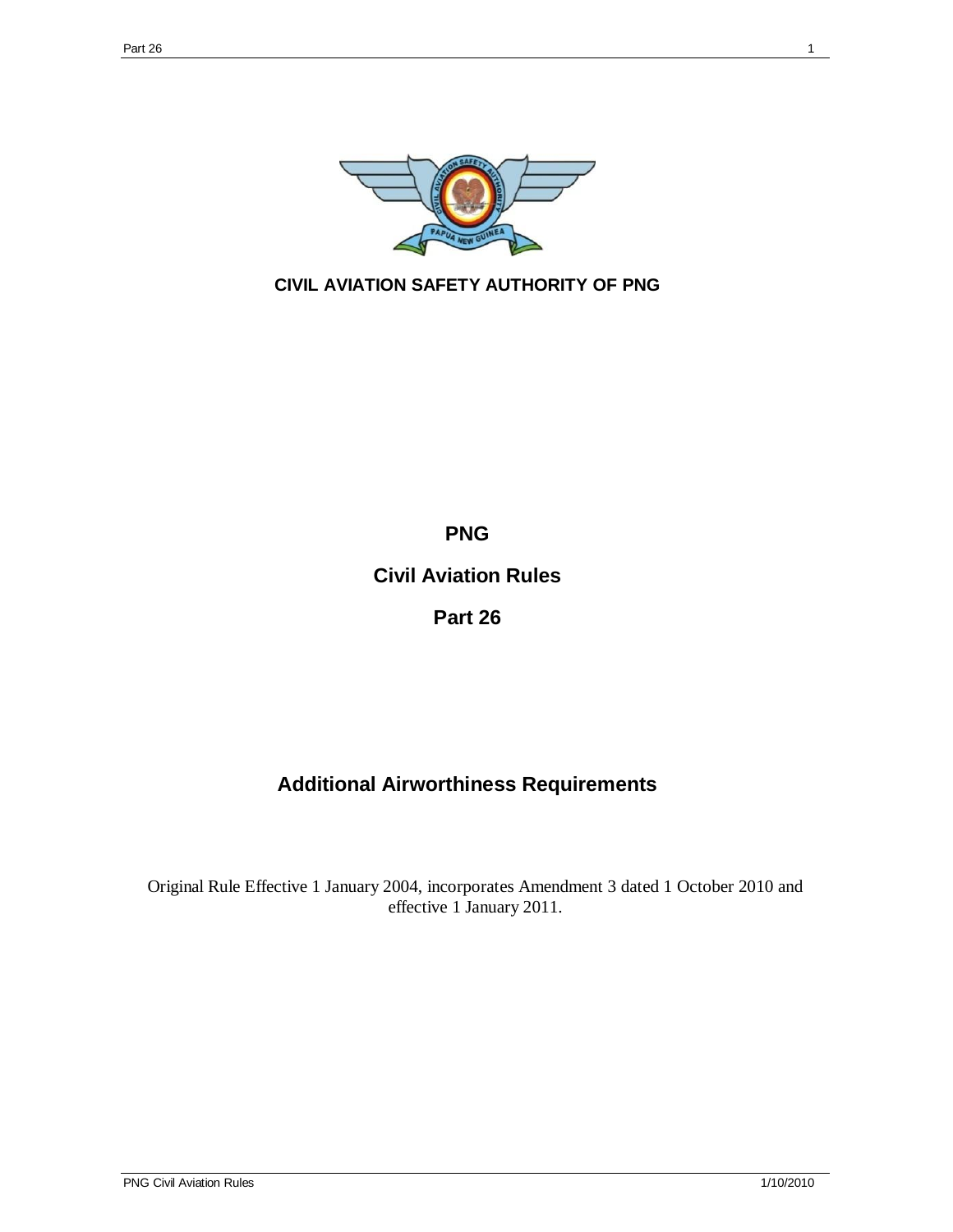# **Schedule of Rules**

|                                                                                                                        | <b>Subpart A - General</b>                                                                     | 3  |
|------------------------------------------------------------------------------------------------------------------------|------------------------------------------------------------------------------------------------|----|
| 26.1                                                                                                                   |                                                                                                |    |
|                                                                                                                        | <b>Subpart B - Additional Airworthiness Requirements</b><br>3                                  |    |
| 26.51<br>26.53<br>26.55                                                                                                |                                                                                                |    |
| Appendix A - All Aircraft<br>4                                                                                         |                                                                                                |    |
| A.1                                                                                                                    |                                                                                                |    |
| Appendix B - Aeroplanes with a Type Certificated Seating Capacity of More Than 9 Passengers<br>$\overline{\mathbf{4}}$ |                                                                                                |    |
| B.1<br>B.2<br>B.3                                                                                                      |                                                                                                |    |
|                                                                                                                        | Appendix C — Aeroplanes with a Type Certificated Seating Capacity Of More Than 19 Passengers 6 |    |
| C.1<br>C.2<br>C.3<br>C.4<br>C.5                                                                                        |                                                                                                |    |
|                                                                                                                        | <b>Appendix D - Helicopters</b>                                                                | 12 |
| D.1<br>D.2                                                                                                             |                                                                                                |    |
| Appendix E - Agricultural Aircraft<br>13                                                                               |                                                                                                |    |
| E.1                                                                                                                    |                                                                                                |    |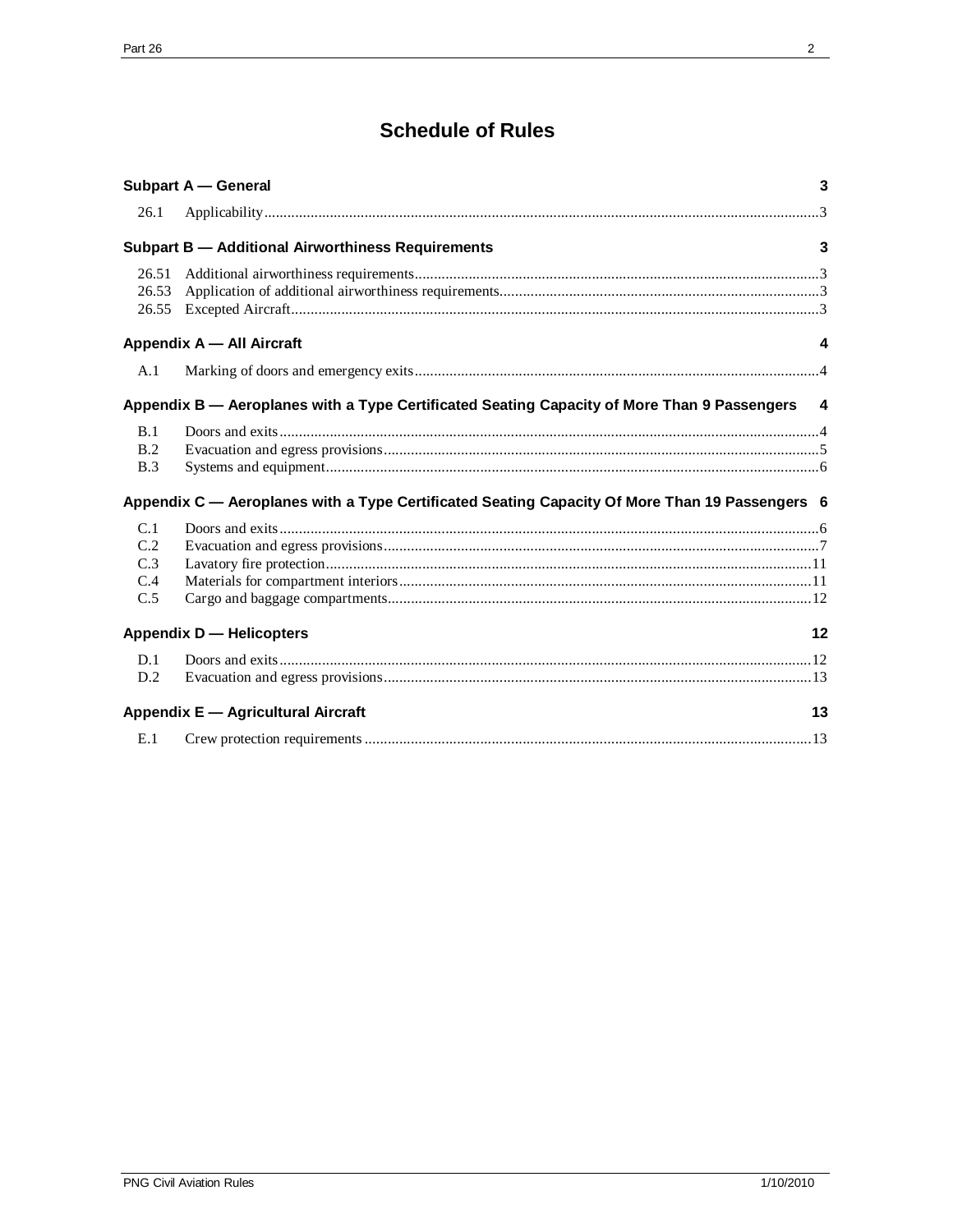## **Subpart A — General**

## **26.1 Applicability**

This Part prescribes airworthiness requirements that are additional to the airworthiness requirements prescribed in any other Part for a Papua New Guinea registered aircraft.

## **Subpart B — Additional Airworthiness Requirements**

#### **26.51 Additional airworthiness requirements**

Airworthiness requirements additional to those prescribed in Part 21 are prescribed in—

- (1) Appendix A for every aircraft; and
- (2) Appendix B for aeroplanes with a type certificated seating capacity of more than 9 passenger seats; and
- (3) Appendix C for aeroplanes with a type certificated seating capacity of more than 19 passenger seats; and
- (4) Appendix D for helicopters.

### **26.53 Application of additional airworthiness requirements**

(a) The additional airworthiness requirements as prescribed in rule 26.51 apply only to the stated class, category, or type of aircraft, or component and, except as provided in paragraph (b), must be complied with by—

- (1) an applicant for an airworthiness certificate; and
- (2) an applicant for the approval of technical data under 21.95.
- (3) the holder of a Papua New Guinea certificate of registration

(b) An additional airworthiness requirement that is not complied with must be compensated for by a factor that provides an equivalent level of safety acceptable to the Director.

(c) The instruments and equipment required to meet the additional airworthiness requirements of this Part must be installed in accordance with the aircraft manufacturer's instructions or other applicable instructions acceptable to the Director, and must be in operable condition, unless otherwise approved in an MEL under rule 91.539, as applicable to the aircraft.

## **26.55 Excepted Aircraft**

(a) The DHC6-200 aircraft is exempt from the following requirements:

- (1) Appendix B item B.2.1(b)(2) in respect of the number of emergency exits additional to the passenger entrance door; and
- (2) Appendix B item B.2.2(2) in respect of the requirement for a means to assist occupants to descend to the ground from the roof hatch exit.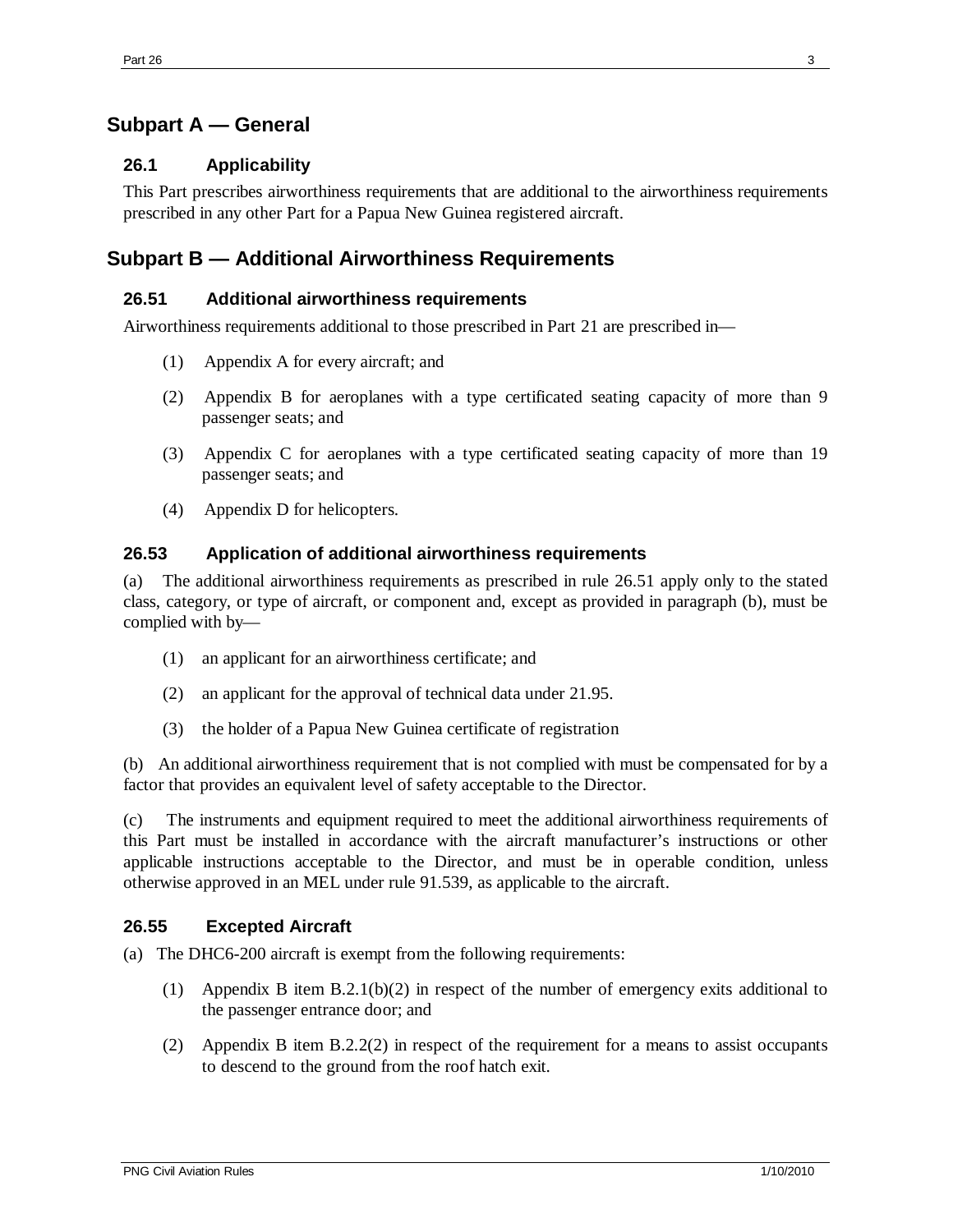(b) The DHC6-300 aircraft is exempt from the requirement of Appendix B item B.2.1(d) in respect of the requirement that emergency exits be openable from the outside.

(c) For the avoidance of doubt, the roof hatch in the DHC6-200 and the flight crew access doors in the DHC6-200 and the DHC6-300 do not qualify as emergency exits for the purpose of compliance with the requirements of this Part.

(d) Aircraft certificated to USA Civil Air Regulations Part 3 are exempt from the requirements of Appendix B item B.1(1) in respect of the requirement for every external door and exit to be operable from the outside.

## **Appendix A — All Aircraft**

Certification of an aircraft requires compliance with the following additional airworthiness requirements:

## **A.1 Marking of doors and emergency exits**

- (a) Every normal and emergency exit shall be clearly and conspicuously marked with the means of opening the exit and as EXIT or EMERGENCY EXIT as applicable—
	- (1) on both the inside and outside of the exit; or
	- (2) on both the inside and outside of the aircraft on a surface adjacent to the exit.
- (b) All instructions for operation of the exits required by paragraph (a) shall be—
	- (1) concise; and
	- (2) in easily readable letters on a contrasting background.

## **Appendix B — Aeroplanes with a Type Certificated Seating Capacity of More Than 9 Passengers**

In addition to complying with the requirements of Appendix A, certification of an aeroplane with a type certificated seating capacity of more than 9 passengers, requires compliance with the following additional airworthiness requirements:

## **B.1 Doors and exits**

Every external door and exit shall—

- (1) be operable from the inside and, except for sliding window exits in the flight crew compartment, operable from the outside; and
- (2) be unobstructed by seats, seat backs, or other equipment; and
- (3) have a means—
	- (i) of locking that prevents inadvertent opening in flight by persons or as a result of mechanical failure; and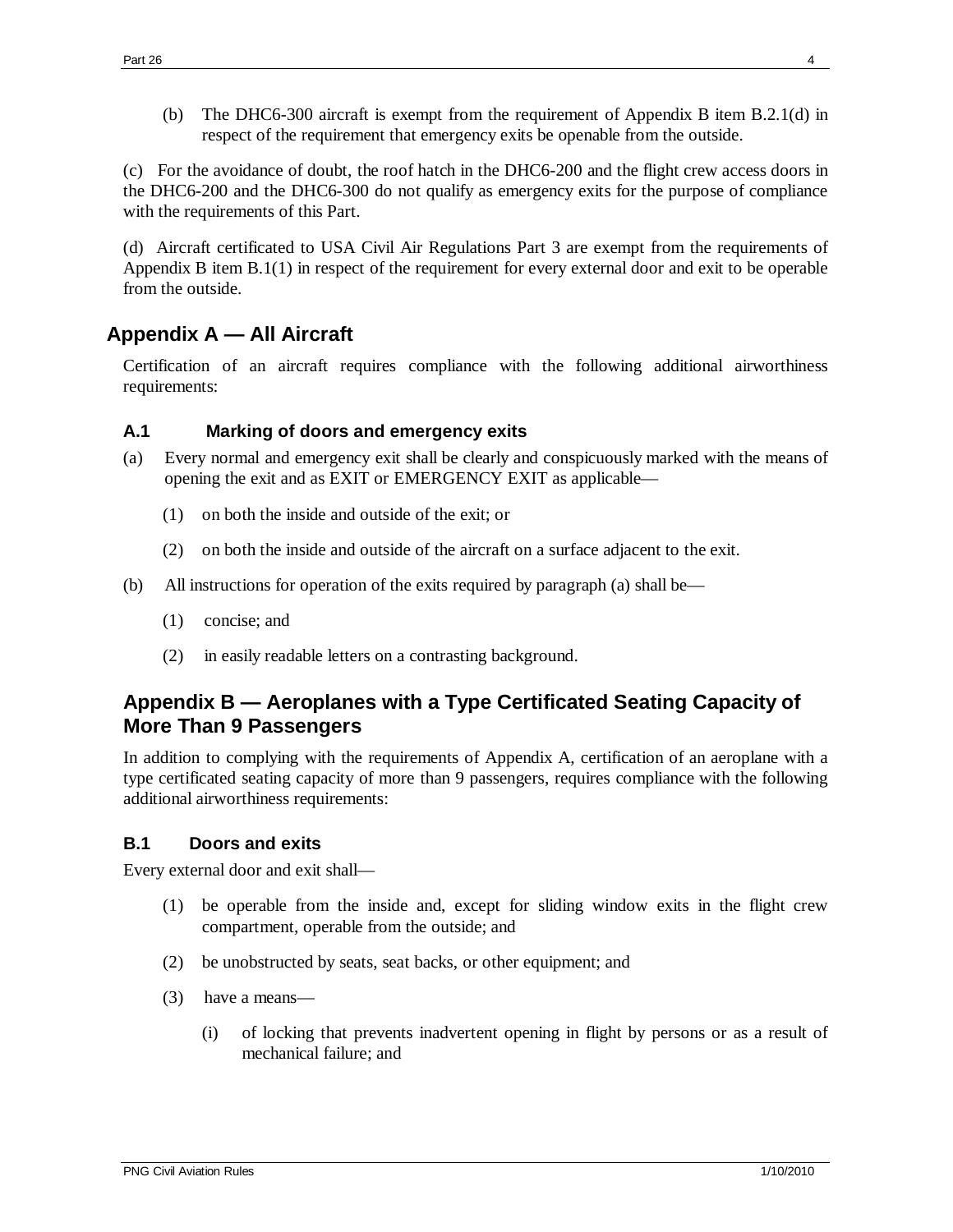- (ii) when the initial opening movement of the door is outwards, for the crew members to directly view the locking mechanism to determine that the door is fully closed and locked; and
- (iii) when the door is normally used to load and unload the aeroplane, of visually indicating to the crew members that the door is not fully closed and locked.

## **B.2 Evacuation and egress provisions**

#### *B.2.1 Additional emergency exits*

(a) The passenger entrance door must qualify as a floor level emergency exit. If an integral stair is installed at such a passenger entrance door, it must be designed so that when subject to the inertia forces specified in the airworthiness design standard for the aeroplane and following the collapse of one or more legs of the landing gear, it will not interfere to an extent that will reduce the effectiveness of emergency egress through the passenger entry door.

(b) In addition to the passenger entrance door, an aeroplane with a type certificated seating capacity of less than 16 passengers, must be equipped with an emergency exit on each side of the fuselage which meets the requirements of paragraph (d).

(c) In addition to the passenger entrance door, an aeroplane with a type certificated seating capacity of between 16 and 23 passengers, must be equipped with the following emergency exits meeting the requirements of paragraph (d):

- (1) one exit on the same side as the passenger entrance door; and
- (2) two exits on the side opposite the passenger entrance door—

meeting the requirements of paragraph (c).

(d) An emergency exits must be a moveable window, panel, canopy, or external door, openable from both inside and outside the aeroplane, that provide a clear and unobstructed opening large enough to admit a 19-by-26 inch ellipse. Auxiliary locking devices used to secure the aeroplane must be designed to be overridden by the normal internal opening means. In addition, every emergency exit must—

- (1) be readily accessible, requiring no exceptional agility to be used in emergencies; and
- (2) have a method of opening that is simple and obvious; and
- (3) be arranged and marked for easy location and operation, even in darkness; and
- (4) have reasonable provisions against jamming by fuselage deformation.

#### *B.2.2 Emergency exit evacuation equipment*

Every emergency exit required for the type certification of the aircraft must—

- (1) be located over the wing; or
- (2) for exits 2m or more from the ground with the aeroplane on the ground and the landing gear extended, have a means of assisting the occupants to descend to the ground.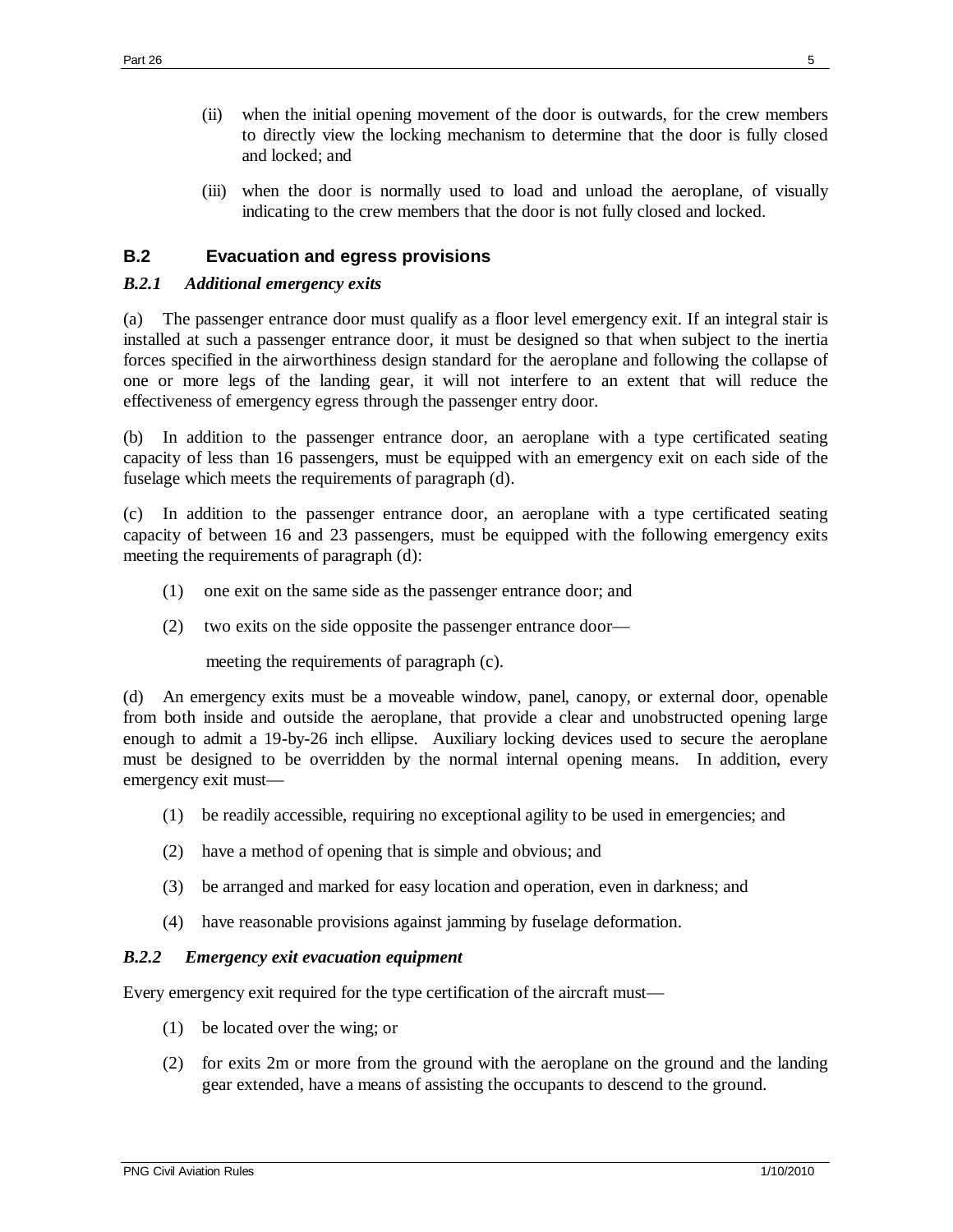### *B.2.3 Emergency exit interior marking*

Every emergency exit must be identified by a sign that —

- (1) has the word EXIT in—
	- (i) 25 mm high white letters on a 50 mm high red background; or
	- (ii) 25 mm high red letters on a 50 mm high white background; and
- (2) is self illuminating or is electrically illuminated independently from the main lighting system; and
- (3) has a minimum brightness of 160 microlamberts.

### **B.3 Systems and equipment**

### *B.3.1 Landing gear aural warning.*

(a) Every aeroplane equipped with wing flaps and retractable landing gear must have a landing gear aural warning device.

- (b) Except as provided by paragraph (c), every landing gear aural warning device must—
	- (1) function continuously when the wing flaps are extended to a normal position for landing in preparation for landing, and the landing gear is not fully extended and locked; and
	- (2) not have a manual shut off.
- (c) Paragraph (b)(2) does not apply to amphibious aeroplanes where the flight crew members have adequate visual indication that the aircraft is configured for a water landing.

## **Appendix C — Aeroplanes with a Type Certificated Seating Capacity Of More Than 19 Passengers**

In addition to complying with the requirements of Appendices A and B, certification of an aeroplane with a type certificated seating capacity of more than 19 passengers requires compliance with the following airworthiness requirements:

## **C.1 Doors and exits**

#### *C.1.1 Exit types*

(a) Exit types shall be those specified in FAR 25.807 in effect on 29 March 1993.

(b) For an aeroplane with a type certificated seating capacity of more than 23 passengers, exits must meet the requirements for certification of that aeroplane type.

#### *C.1.2 Floor level exits*

Other than exits that lead into a cargo or baggage compartment that is not accessible from the passenger cabin, every floor level exit in the side of the fuselage must meet the requirements for floor level emergency exits if that exit is—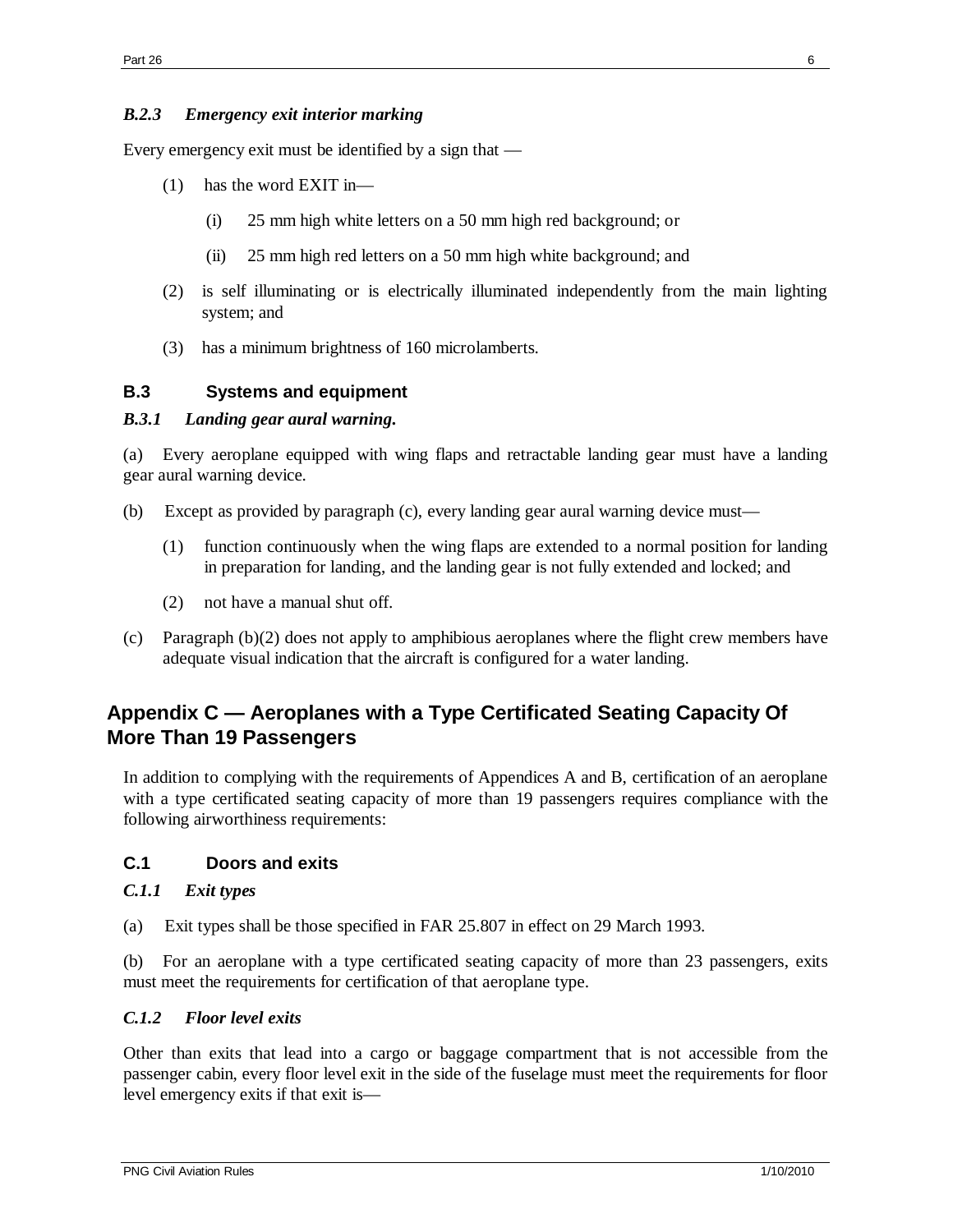- (1) greater than 1090 mm high and between 490 mm and 1150 mm wide; or
- (2) a ventral exit; or
- (3) a tail cone exit.

#### **C.2 Evacuation and egress provisions**

#### *C.2.1 Additional emergency exits*

- (a) Emergency exits in the passenger compartments that are in excess of the number required for the type certification of the aircraft must—
	- (1) meet all of the applicable provisions of this appendix; and
	- (2) be readily accessible.
- (b) Every ventral exit and each tailcone exit of a turbojet powered aeroplane shall be—
	- (1) designed and constructed so that it cannot be opened during flight; and
	- (2) marked with a placard that—
		- (i) states that the exit cannot be opened during flight; and
		- (ii) is readable from a distance of 750 mm; and
		- (iii) is installed at a conspicuous location near the means of opening the exit.

#### *C.2.2 Emergency exit access*

(a) Except for additional emergency exits, access must be provided to aeroplane emergency exits that ensures that—

- (1) every passageway—
	- (i) between individual passenger areas; and
	- (ii) leading to a Type I or Type II emergency exit; and
- (2) there is enough space next to every Type I and Type II emergency exit to allow a crew member to assist in the evacuation of passengers without reducing the unobstructed width of the passageway below 500 mm; and
- (3) access from the main aisle to each Type III and Type IV exit is unobstructed by seats, berths, or other protrusions that would reduce the effectiveness of the exit; and
- (4) every door separating a passenger compartment from an emergency exit has—
	- (i) a means to latch the door in the open position during takeoff and landing which can withstand the ultimate inertia forces, relative to the surrounding structure, as specified in the certification design standards; and
	- (ii) a placard indicating that the door must be open during takeoff and landing.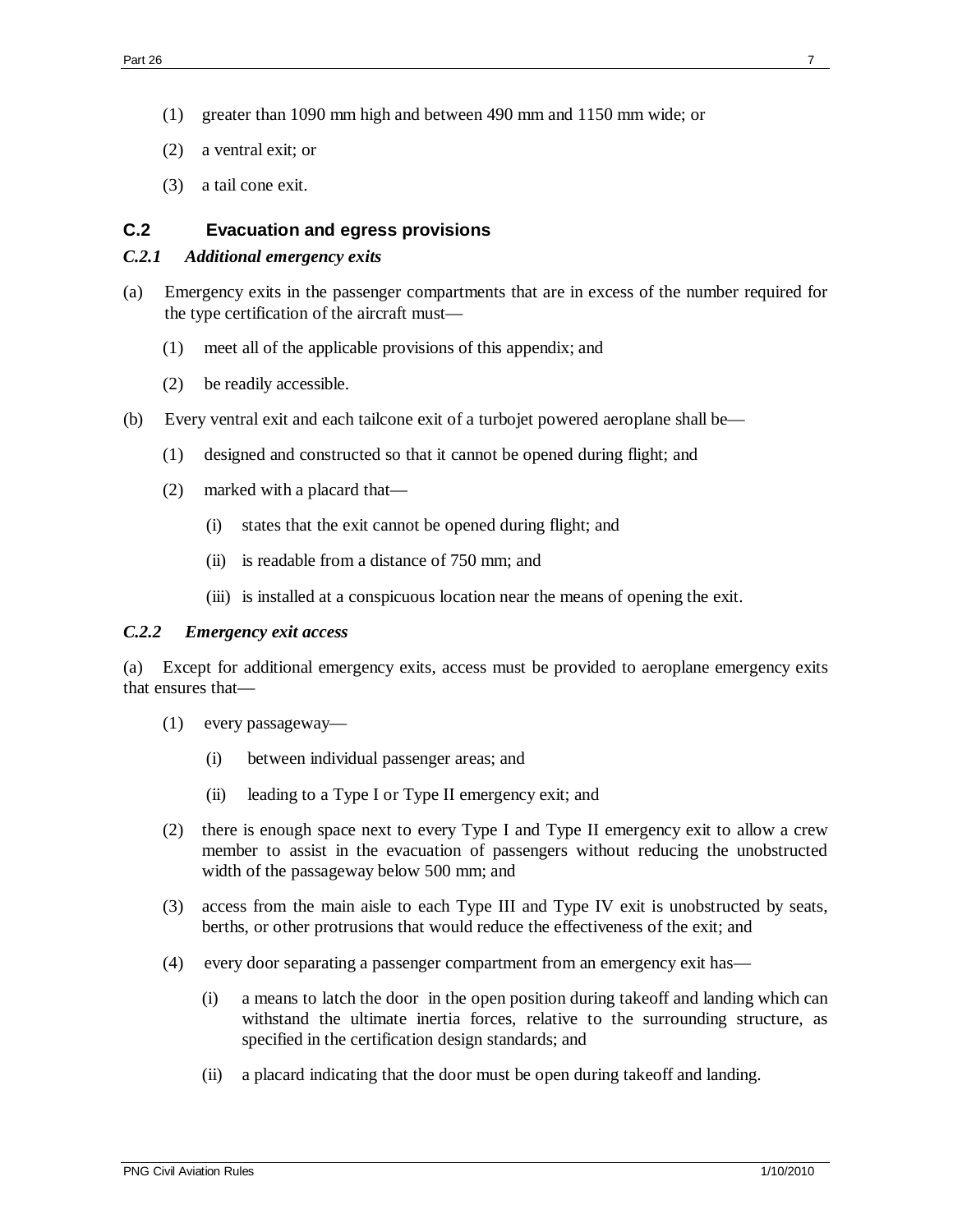(b) Except for curtains that allow free entry through a passageway, every passageway between passenger compartments that leads to an emergency exit must not be obstructed.

(c) No door may be installed in any partition between passenger compartments.

*(Note: The definitions of Types I to IV exits are contained in the relevant Advisory Circular)*

#### *C.2.3 Emergency exit operating handles*

- (a) Except as provided in paragraph (b), an aeroplane must be marked on or near each exit with—
	- (1) markings readable from a distance of 750 mm; and
	- (2) the location of each passenger emergency exit operating handle; and
	- (3) the instructions for opening the exit including for each Type I and Type II emergency exit with a locking mechanism released by rotary motion of the handle—
		- (i) a red arrow with a shaft at least 20 mm wide and a head twice the width of the shaft, extending along at least 70° of arc at radius approximately equal to threefourths of the handle length; and
		- (ii) the word OPEN in red letters 25 mm high placed horizontally near the head of the arrow.

(b) An aeroplane type certificated on or after 1 May 1972 must be marked in accordance with the requirements for certification of that aeroplane type.

(c) Every operating handle and operating handle cover must have a minimum brightness of 100 microlamberts.

#### *C.2.4 Emergency exit evacuation equipment*

(a) Except as provided in paragraph (b), every emergency exit must have a means of assisting an occupant to descend to the ground that meets the requirements for the certification of that aeroplane type that was in effect on 30 April 1972.

(b) For an aeroplane type certificated on or after 1 May 1972 every emergency exit must have a means of assisting the occupant to descend to the ground that meets the requirements for the certification of that aeroplane type.

(c) If the means of assisting the occupant to descend to the ground required in paragraphs (a) and (b) deploys automatically, it must be capable of being armed during taxiing, takeoff, and landing.

#### *C.2.5 Emergency exit escape route*

(a) Except as provided in paragraph (b), every aeroplane must have a slip-resistant escape route that meets the requirements for certification of the aeroplane type that was in effect on 30 April 1972.

(b) Every aeroplane type certificated on or after 1 May 1972 must have a slip-resistant escape route that meets the requirements for certification of that aeroplane type.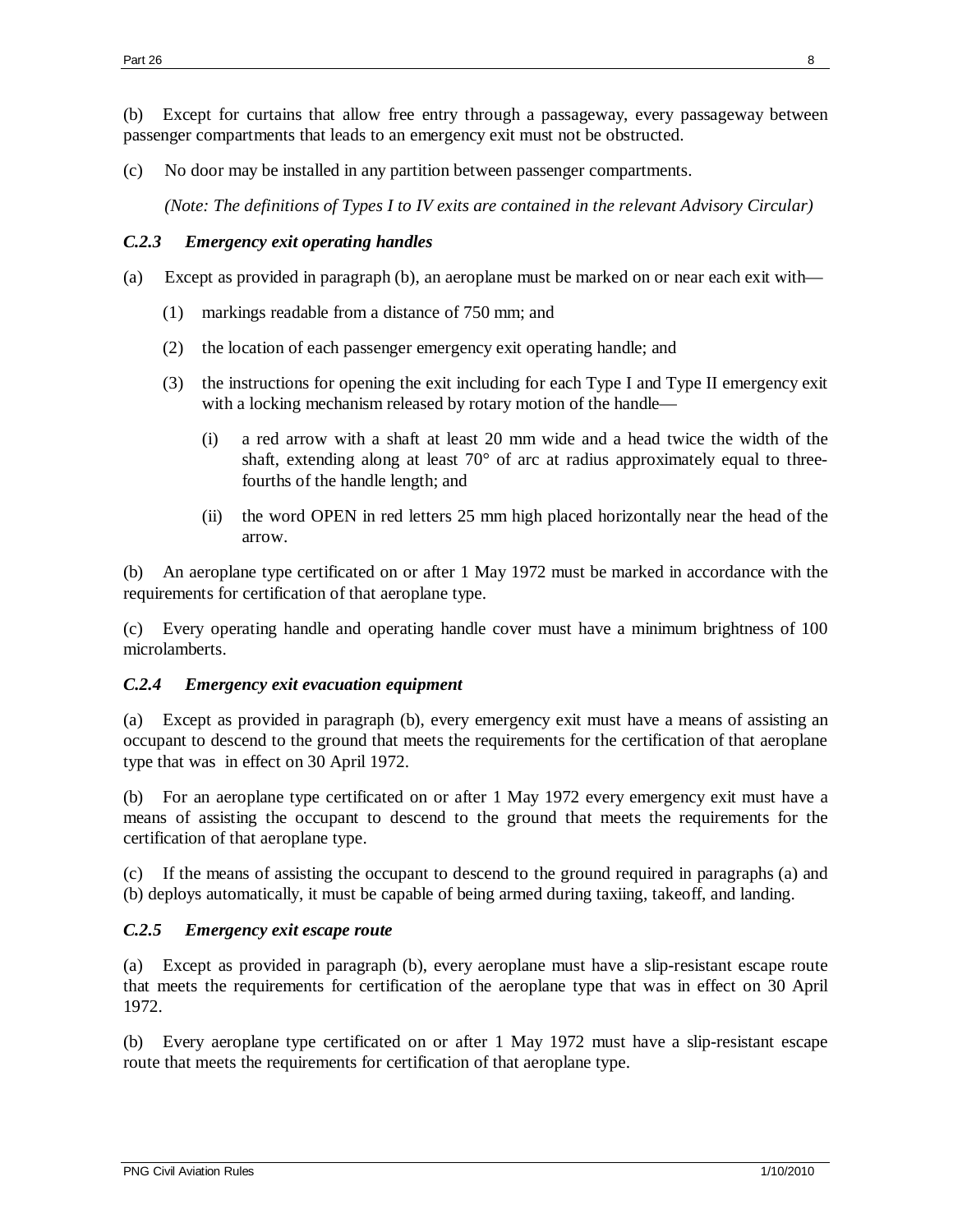## *C.2.6 Emergency lighting*

- (a) Every light required for an emergency lighting system must—
	- (1) have a cockpit control device that has an ON, OFF, and ARMED position; and
	- (2) be operable manually from—
		- (i) the flight crew members normally seated position; and
		- (ii) a point in the passenger compartment that is readily accessible to a normal flight attendant seat; and
	- (3) have a means to prevent inadvertent operation of the manual controls; and
	- (4) when armed or turned on, remain lighted or become lighted upon interruption of the normal electric power supply except in the case of a transverse vertical separation of the fuselage; and
	- (5) provide the required level of illumination for at least 10 minutes at the critical ambient conditions after emergency landing.

(b) Lights that form part of a means of assisting occupants to descend to the ground do not have to meet the requirements in paragraph (a) if they—

- (1) serve only one means of assistance; and
- (2) are automatically activated when the means of assistance is deployed; and
- (3) are independent of the main emergency lighting system for the aeroplane.

#### *C.2.7 Emergency interior lighting*

Every aeroplane smuts have an emergency lighting system that—

- (1) has a power supply independent of the main lighting system; and
- (2) provides an average illumination in the passenger compartment of at least 0.05 footcandles when measured at seat armrest height at 1 m intervals on the centreline of the main passenger aisle; and
- (3) illuminates every exit marking and sign; and
- (4) includes floor proximity emergency escape path markings.

#### *C.2.8 Emergency exterior lighting*

(a) Except as provided in paragraph (b), every aeroplane must have emergency exterior lighting that meets the requirements for certification of the aeroplane type that was in effect on 30 April 1972.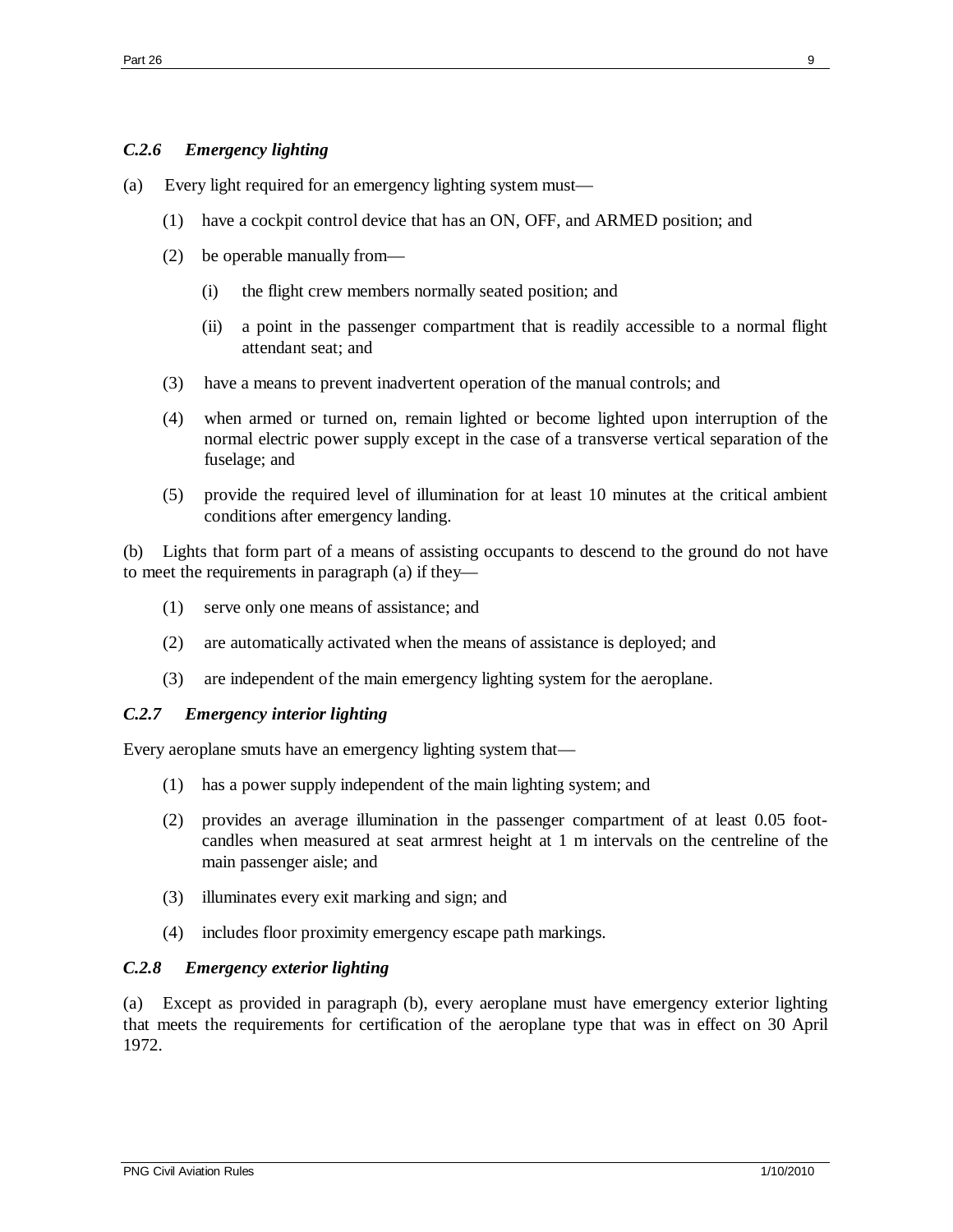(b) Every aeroplane type certificated on or after 1 May 1972 must have emergency exterior lighting that meets the requirements for certification of that aeroplane type.

### *C.2.9 Emergency exit interior marking*

- (a) Every emergency exit and its means of access must be clearly and conspicuously marked—
	- (1) such that its identity and location is recognisable from a distance equal to the width of the cabin; and
	- (2) with its means of opening.

(b) The location of every passenger emergency exit shall be indicated by signs visible to occupants approaching along the main passenger aisle—

- (1) above the exit route near every over-the-wing passenger emergency exit; and
- (2) next to every floor level emergency exit, except that one sign may serve two such exits if they both can be seen readily from that sign; and
- (3) on every bulkhead or divider that prevents fore and aft vision along the passenger compartment, indicating emergency exits obscured by it.

(c) Except as provided in paragraph (d), every aeroplane must have emergency exit markings and signs that meet the requirements for the certification of the aeroplane type that were in effect on 30 April 1972.

(d) Every aeroplane type certificated on or after 1 May 1972 must have emergency exit markings and signs that meet the requirements for the certification of the aeroplane type.

(e) Every emergency exit marking and sign must have a minimum brightness of 250 microlamberts.

(f) Every Type III exit must be marked with the exit weight and instructions that after the exit is opened it must be ejected outside the fuselage.

## *C.2.10 Emergency exit exterior markings*

Every emergency exit operable from the outside must be marked—

- (1) with a continuous 50 mm wide coloured band outlining the exit that—
	- (i) shall differ in colour from the surrounding surface such as to achieve visual contrast; and
	- (ii) may be on the edge of the exit, on the surface surrounding the exit, or partially on both; and
- (2) with the means of opening and applicable instructions in red or in bright chrome yellow; and
- (3) if the exit is not in the side of the fuselage and the means of opening is located on only one side of the fuselage, marked to that effect on the other side of the fuselage.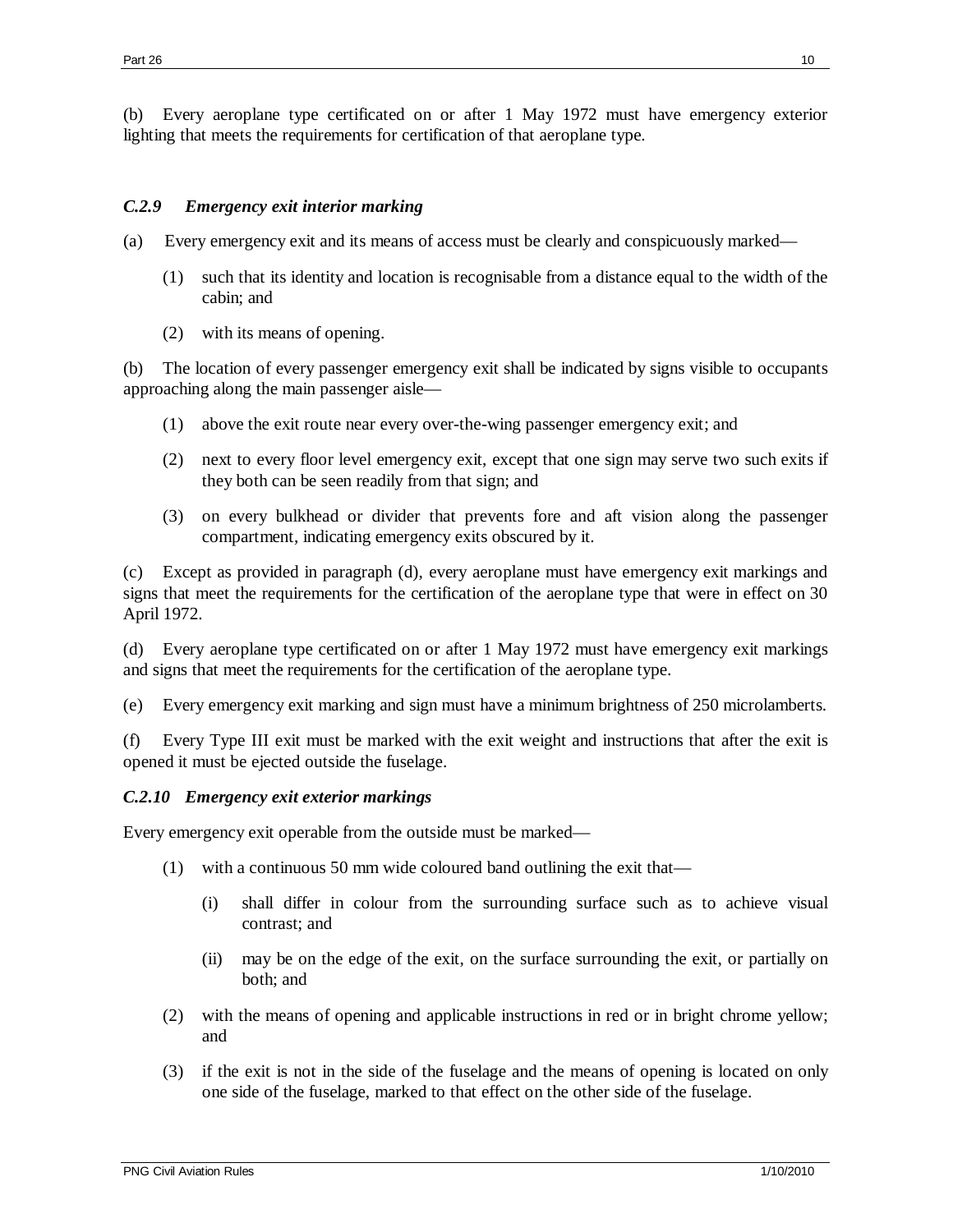### **C.3 Lavatory fire protection**

- (a) Every lavatory must be conspicuously marked—
	- (1) on each side of the door with a sign indicating that smoking is not permitted in the lavatory; and
	- (2) on every lavatory paper receptacle door or waste disposal receptacle door with a sign indicating that a cigarette must not be disposed of in the receptacle.

(b) Except for dedicated non-smoking aeroplanes, every lavatory must be provided with a self contained removable ash tray outside of the entrance to the lavatory or near by.

- (c) Every lavatory paper receptacle or waste disposal receptacle must have a—
	- (1) door fitted that provides a seal to contain a fire within the receptacle; and
	- (2) built-in fire extinguisher designed to discharge automatically upon the occurrence of a fire in the receptacle.
- (d) Every lavatory must be equipped with a smoke detector system or equivalent that provides—
	- (1) a warning light in the cockpit; or
	- (2) a warning light or audio warning that is readily detectable by a crew member during every phases of flight.

## **C.4 Materials for compartment interiors**

(a) Every aeroplane type certificated on or before 1 January 1958 must, upon the first substantially complete replacement of the cabin interior, be equipped with materials in each compartment used by the crew members or passengers that meet the requirements of FAR Part 25 that was in effect on 30 April 1972.

(b) Except as provided in paragraph (c), every aeroplane type certificated after 1 January 1958 must—

- (1) if manufactured on or after 20 August 1988 but before 20 August 1990, be equipped with materials in every compartment used by the crew members or passengers that meet the requirements of the heat release rate tests of FAR Part 25 that was in effect on 29 March 1993 except that the—
	- (i) total heat release over the first 2 minutes of sample exposure shall not exceed 100 kilowatt minutes per square metre; and
	- (ii) peak heat release rate must not exceed 100 kilowatts per square metre; and
- (2) if manufactured on or after 20 August 1990, be equipped with materials in each compartment used by the crew members or passengers that meet the requirements of the heat release rate and smoke tests of FAR Part 25 in effect on 29 March 1993; and
- (3) upon the first substantially complete replacement of the cabin interior components, be equipped with materials in each compartment used by the crew members or passengers that meet the requirements of FAR Part 25 that was in effect on 29 March 1993.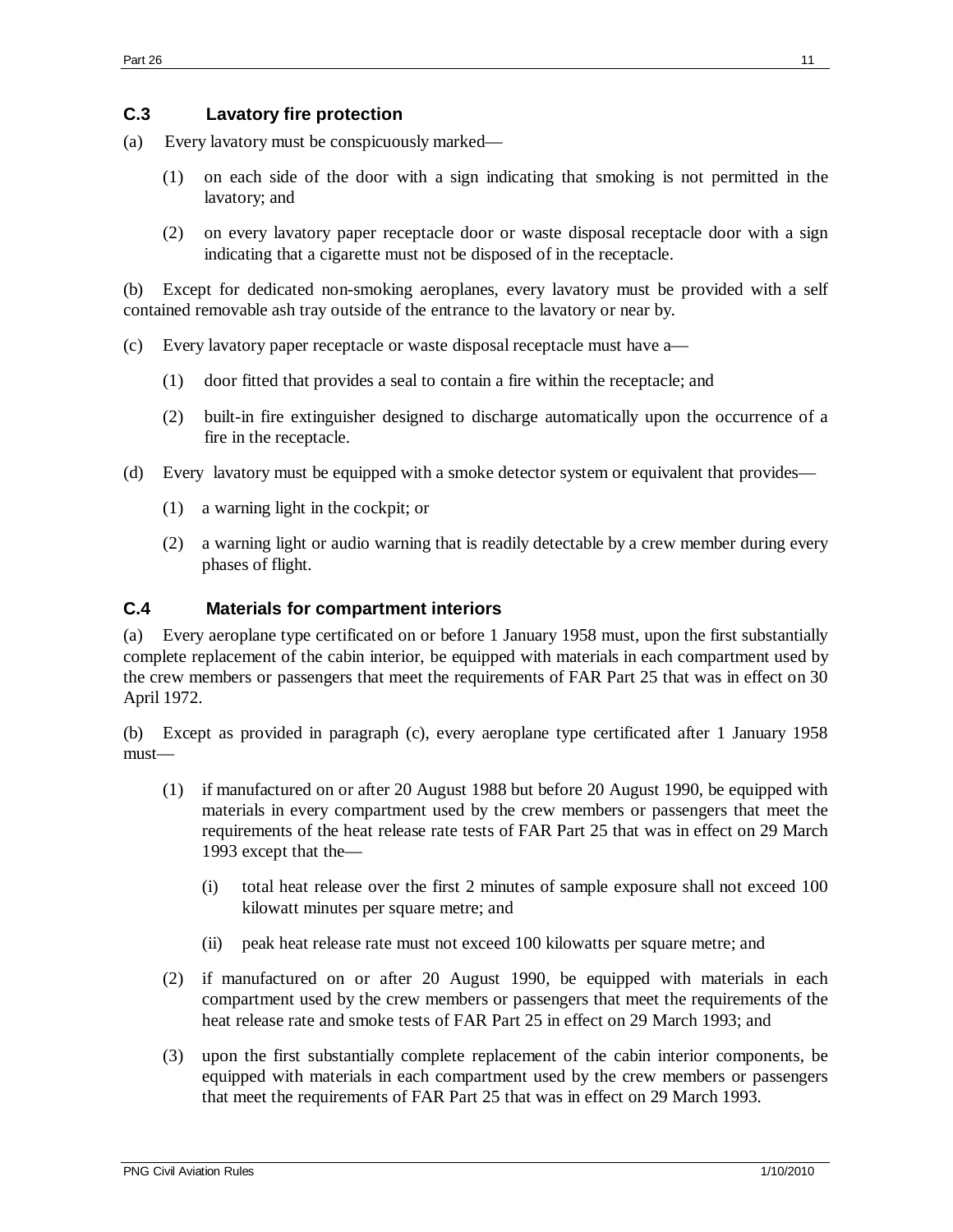(c) Every aeroplane type certificated after 1 January 1958 must be equipped with seat cushions, except those cushions on flight deck seats, that meet the requirements pertaining to fire protection of seat cushions in FAR Part 25 that was in effect on 26 November 1984.

### **C.5 Cargo and baggage compartments**

- (a) Except as provided in paragraph (c), for an aeroplane that is type certified after January 1958-
	- (1) a Class C or D cargo or baggage compartment, as defined in FAR 25.857 that was in effect on 16 June 1986, that is greater than 200 cubic feet in volume must have ceiling and sidewall liner panels that are constructed of—
		- (i) glass fibre reinforced resin; or
		- (ii) materials that meet the test requirements of FAR Part 25 Appendix F, Part III; or
		- (iii) aluminium, in the case of liner installations approved prior to 20 March 1989; and
	- (2) a Class D cargo or baggage compartment, as defined in FAR 25.857 that was in effect on 16 June 1986, regardless of volume, must meet the standards for a Class C compartment defined in FAR 25.857(c), effective 17 February 1998, and FAR 25.858, effective 17 February 1998; or
	- (3) if the aeroplane is used for all-cargo operation, a Class D cargo compartment may meet the standards for a Class E cargo compartment defined in FAR 25.857(e), effective 17 February 1998.

(b) For the purposes of paragraph  $(a)(1)$ , the term "liner" includes any design feature, such as a joint or fastener, which would affect the capability of the liner to safely contain a fire.

## **Appendix D — Helicopters**

In addition to complying with the requirements of Appendix A, certification of a helicopter intended to be used on air operations requires compliance with the following additional airworthiness requirements:

## **D.1 Doors and exits**

A helicopter must be equipped with external doors and exits that—

- (1) are operable from the inside and the outside; and
- (2) are unobstructed by seats, seat backs, or other equipment; and
- (3) have a means—
	- (i) of locking that prevents inadvertent opening in flight by persons or as a result of mechanical failure; and
	- (ii) of visually indicating to the crew members that the door is not fully closed and locked.